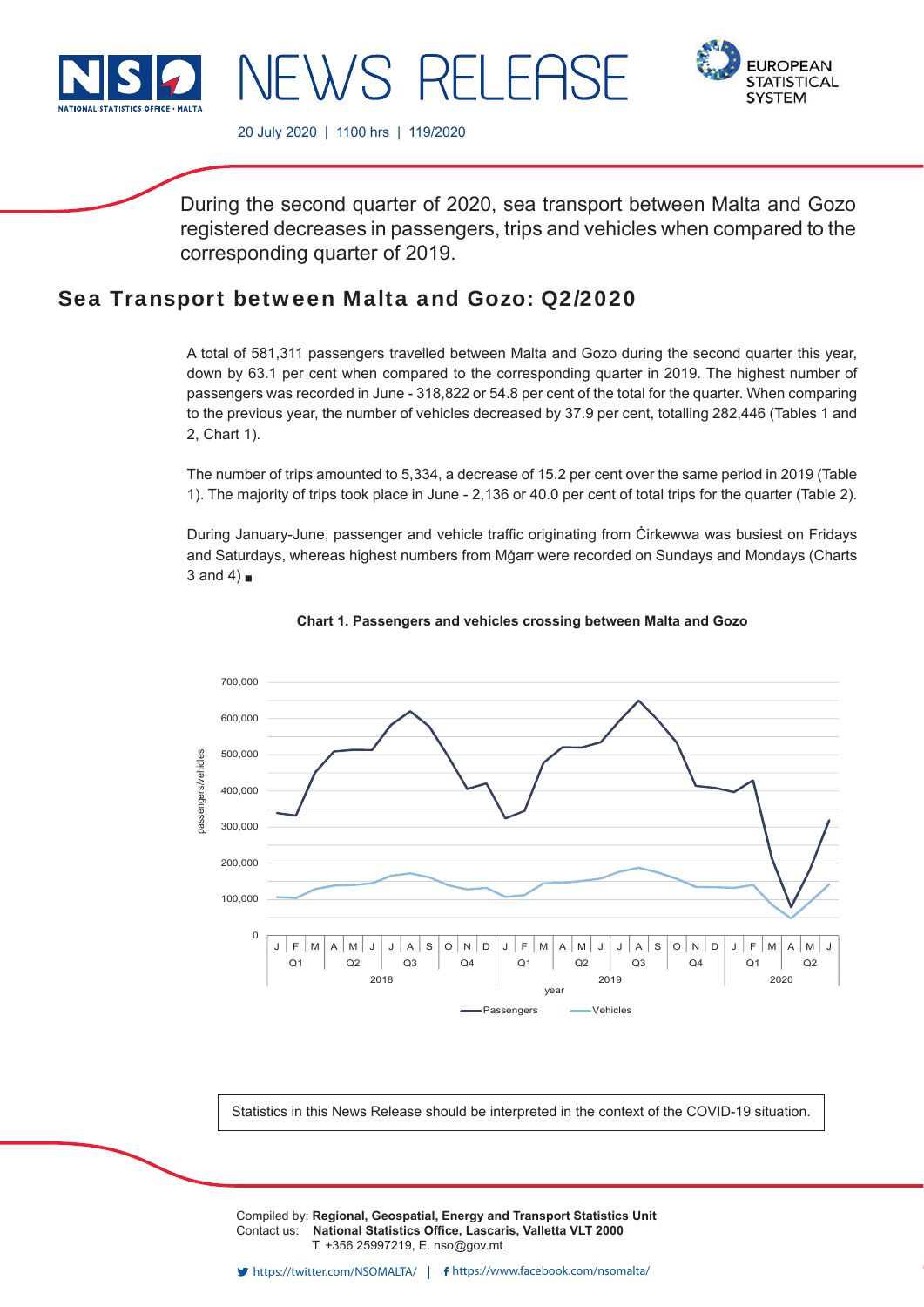|                   | Quarter      | 2018      | 2019      | 2020      | Change      | Percentage<br>change |
|-------------------|--------------|-----------|-----------|-----------|-------------|----------------------|
|                   |              |           |           |           | 2020/2019   | 2020/2019            |
| <b>Trips</b>      | Jan-Mar      | 5,259     | 5,449     | 7,324     | 1,875       | 34.4                 |
|                   | Apr-Jun      | 5,776     | 6,289     | 5,334     | $-955$      | $-15.2$              |
|                   | Jul-Sep      | 6,764     | 8,240     |           |             |                      |
|                   | Oct-Dec      | 5,820     | 7,653     |           |             |                      |
|                   | <b>Total</b> | 23,619    | 27,631    |           |             |                      |
| <b>Vehicles</b>   | Jan-Mar      | 339,266   | 363,460   | 356,997   | $-6,463$    | $-1.8$               |
|                   | Apr-Jun      | 423,152   | 454,818   | 282,446   | $-172,372$  | $-37.9$              |
|                   | Jul-Sep      | 498,888   | 538,864   |           |             |                      |
|                   | Oct-Dec      | 398,596   | 425,767   |           |             |                      |
|                   | <b>Total</b> | 1,659,902 | 1,782,909 |           |             |                      |
| <b>Passengers</b> | Jan-Mar      | 1,121,001 | 1,146,490 | 1,038,142 | $-108,348$  | $-9.5$               |
|                   | Apr-Jun      | 1,535,414 | 1,575,472 | 581,311   | $-994, 161$ | $-63.1$              |
|                   | Jul-Sep      | 1,780,474 | 1,840,575 |           |             |                      |
|                   | Oct-Dec      | 1,321,429 | 1,355,243 |           |             |                      |
|                   | <b>Total</b> | 5,758,318 | 5,917,780 |           |             |                      |

# Table 1. Sea transport between Malta and Gozo by quarter



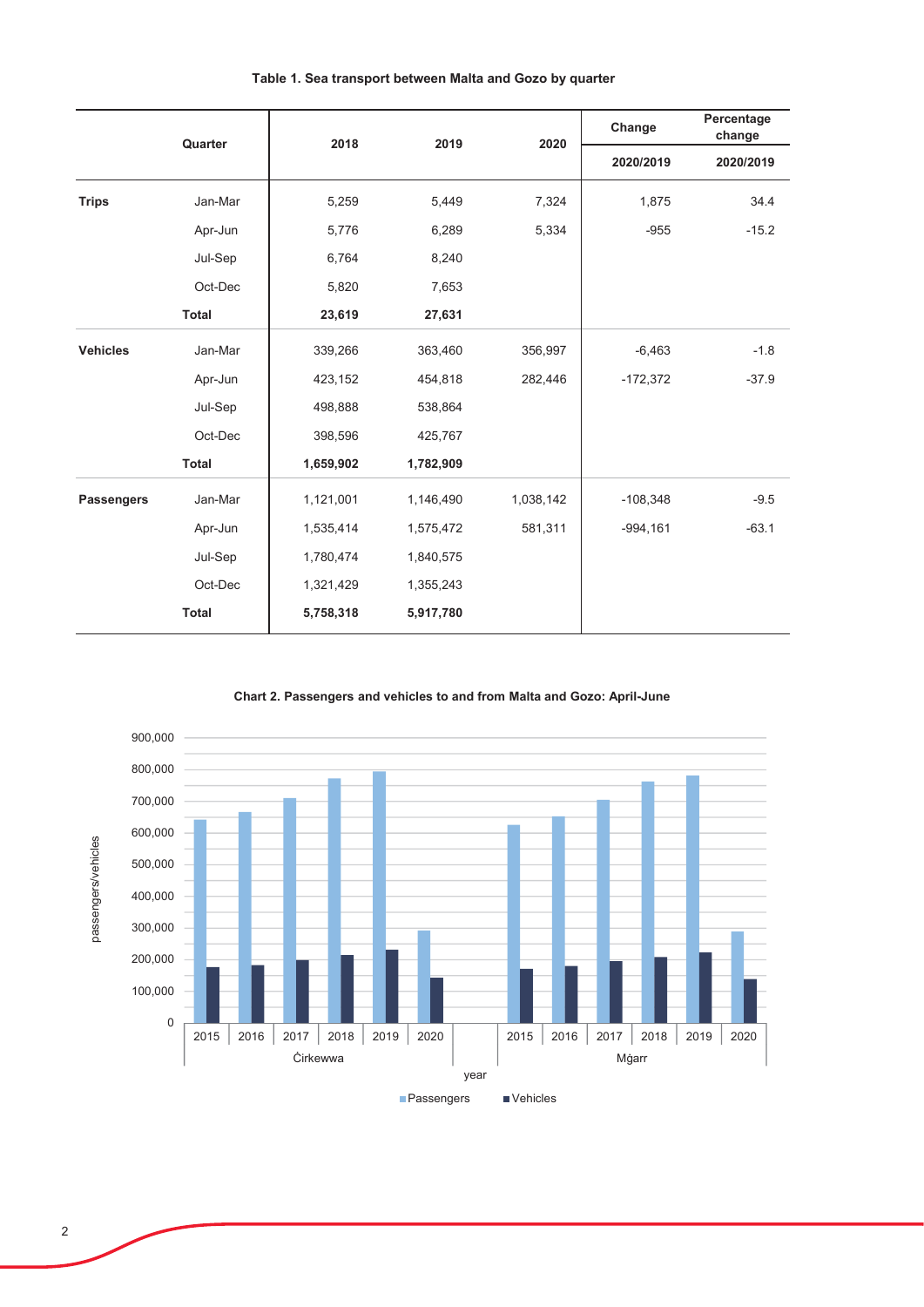|  | Table 2. Sea transport between Malta and Gozo by month |  |  |  |  |
|--|--------------------------------------------------------|--|--|--|--|
|--|--------------------------------------------------------|--|--|--|--|

|                   | <b>Month</b> | 2018      | 2019      | 2020    | Change     | Percentage<br>change |  |
|-------------------|--------------|-----------|-----------|---------|------------|----------------------|--|
|                   |              |           |           |         | 2020/2019  | 2020/2019            |  |
| <b>Trips</b>      | January      | 1,771     | 1,739     | 2,454   | 715        | 41.1                 |  |
|                   | February     | 1,614     | 1,676     | 2,494   | 818        | 48.8                 |  |
|                   | March        | 1,874     | 2,034     | 2,376   | 342        | 16.8                 |  |
|                   | April        | 1,870     | 1,957     | 1,534   | $-423$     | $-21.6$              |  |
|                   | May          | 1,898     | 2,014     | 1,664   | $-350$     | $-17.4$              |  |
|                   | June         | 2,008     | 2,318     | 2,136   | $-182$     | $-7.9$               |  |
|                   | July         | 2,252     | 2,716     |         |            |                      |  |
|                   | August       | 2,292     | 2,802     |         |            |                      |  |
|                   | September    | 2,220     | 2,722     |         |            |                      |  |
|                   | October      | 2,088     | 2,712     |         |            |                      |  |
|                   | November     | 1,822     | 2,421     |         |            |                      |  |
|                   | December     | 1,910     | 2,520     |         |            |                      |  |
|                   | <b>Total</b> | 23,619    | 27,631    |         |            |                      |  |
| <b>Vehicles</b>   | January      | 106,556   | 107,174   | 132,191 | 25,017     | 23.3                 |  |
|                   | February     | 103,893   | 112,014   | 139,905 | 27,891     | 24.9                 |  |
|                   | March        | 128,817   | 144,272   | 84,901  | $-59,371$  | $-41.2$              |  |
|                   | April        | 138,464   | 146,216   | 47,805  | $-98,411$  | $-67.3$              |  |
|                   | May          | 140,028   | 150,984   | 93,064  | $-57,920$  | $-38.4$              |  |
|                   | June         | 144,660   | 157,618   | 141,577 | $-16,041$  | $-10.2$              |  |
|                   | July         | 165,538   | 176,767   |         |            |                      |  |
|                   | August       | 172,120   | 187,536   |         |            |                      |  |
|                   | September    | 161,230   | 174,561   |         |            |                      |  |
|                   | October      | 138,973   | 157,109   |         |            |                      |  |
|                   | November     | 127,404   | 134,764   |         |            |                      |  |
|                   | December     | 132,219   | 133,894   |         |            |                      |  |
|                   | <b>Total</b> | 1,659,902 | 1,782,909 |         |            |                      |  |
| <b>Passengers</b> | January      | 338,780   | 323,772   | 396,542 | 72,770     | 22.5                 |  |
|                   | February     | 331,858   | 344,773   | 429,259 | 84,486     | 24.5                 |  |
|                   | March        | 450,363   | 477,945   | 212,341 | $-265,604$ | $-55.6$              |  |
|                   | April        | 508,880   | 520,755   | 78,407  | $-442,348$ | $-84.9$              |  |
|                   | May          | 513,598   | 520,284   | 184,082 | $-336,202$ | $-64.6$              |  |
|                   | June         | 512,936   | 534,433   | 318,822 | $-215,611$ | $-40.3$              |  |
|                   | July         | 582,541   | 594,610   |         |            |                      |  |
|                   | August       | 620,042   | 649,878   |         |            |                      |  |
|                   | September    | 577,891   | 596,087   |         |            |                      |  |
|                   | October      | 494,964   | 533,020   |         |            |                      |  |
|                   | November     | 405,514   | 413,684   |         |            |                      |  |
|                   | December     | 420,951   | 408,539   |         |            |                      |  |
|                   | <b>Total</b> | 5,758,318 | 5,917,780 |         |            |                      |  |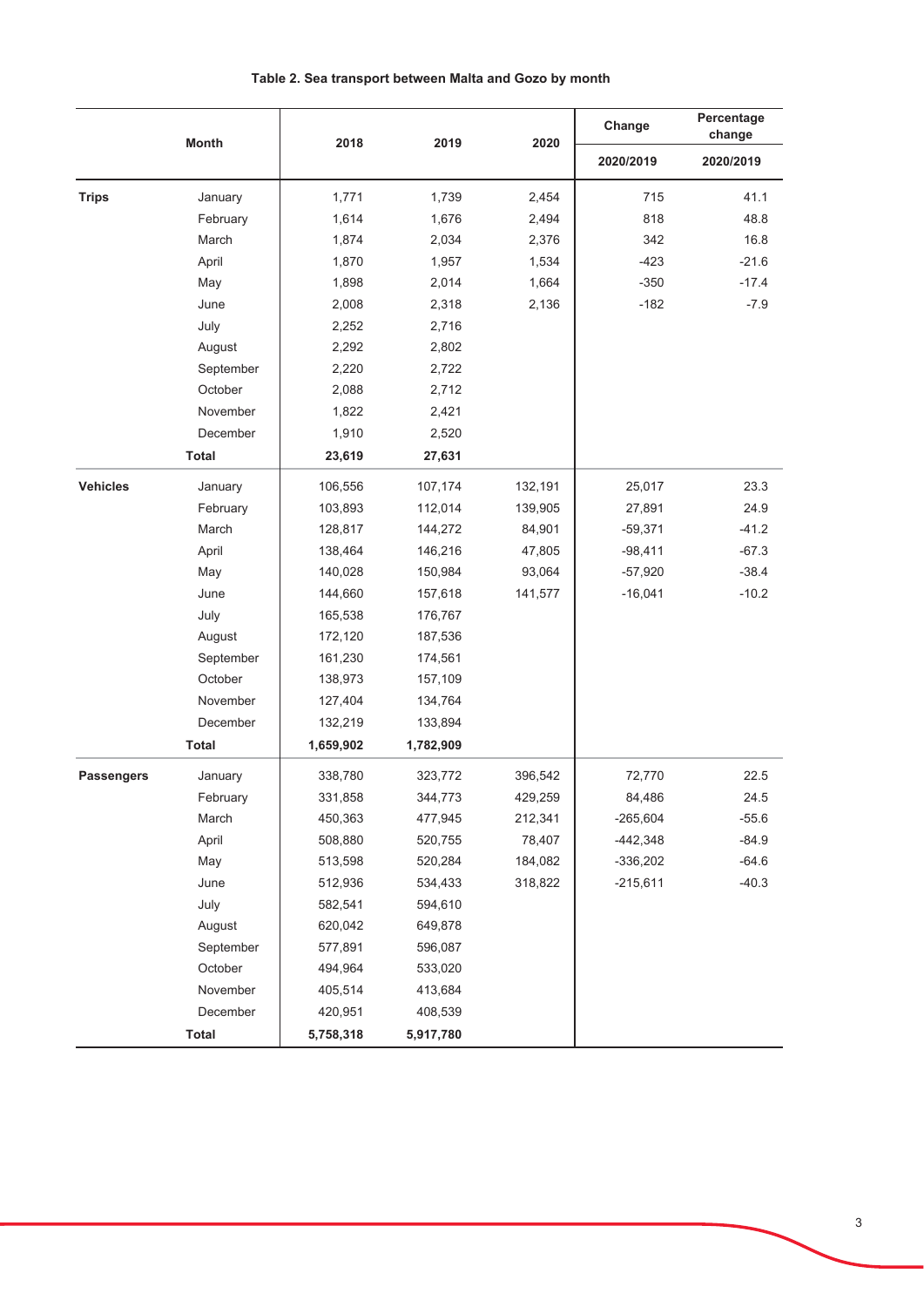|                 | Month        |           | Cirkewwa - Mgarr |            | Percentage<br>Change<br>change |           | Mġarr - Ċirkewwa |            | Percentage<br>change |
|-----------------|--------------|-----------|------------------|------------|--------------------------------|-----------|------------------|------------|----------------------|
|                 |              | 2019      | 2020             | 2020/2019  | 2020/2019                      | 2019      | 2020             | 2020/2019  | 2020/2019            |
| <b>Trips</b>    | January      | 869       | 1,227            | 358        | 41.2                           | 870       | 1,227            | 357        | 41.0                 |
|                 | February     | 838       | 1,249            | 411        | 49.0                           | 838       | 1,245            | 407        | 48.6                 |
|                 | March        | 1,017     | 1,187            | 170        | 16.7                           | 1,017     | 1,189            | 172        | 16.9                 |
|                 | April        | 978       | 766              | $-212$     | $-21.7$                        | 979       | 768              | $-211$     | $-21.6$              |
|                 | May          | 1,007     | 832              | $-175$     | $-17.4$                        | 1,007     | 832              | $-175$     | $-17.4$              |
|                 | June         | 1,159     | 1,068            | $-91$      | $-7.9$                         | 1,159     | 1,068            | $-91$      | $-7.9$               |
|                 | July         | 1,358     |                  |            |                                | 1,358     |                  |            |                      |
|                 | August       | 1,401     |                  |            |                                | 1,401     |                  |            |                      |
|                 | September    | 1,362     |                  |            |                                | 1,360     |                  |            |                      |
|                 | October      | 1,356     |                  |            |                                | 1,356     |                  |            |                      |
|                 | November     | 1,210     |                  |            |                                | 1,211     |                  |            |                      |
|                 | December     | 1,261     |                  |            |                                | 1,259     |                  |            |                      |
|                 | <b>Total</b> | 13,816    |                  |            |                                | 13,815    |                  |            |                      |
| <b>Vehicles</b> | January      | 52,901    | 66,433           | 13,532     | 25.6                           | 54,273    | 65,758           | 11,485     | 21.2                 |
|                 | February     | 57,189    | 71,525           | 14,336     | 25.1                           | 54,825    | 68,380           | 13,555     | 24.7                 |
|                 | March        | 72,792    | 42,265           | $-30,527$  | $-41.9$                        | 71,480    | 42,636           | $-28,844$  | $-40.4$              |
|                 | April        | 74,407    | 24,238           | $-50,169$  | $-67.4$                        | 71,809    | 23,567           | $-48,242$  | $-67.2$              |
|                 | May          | 77,120    | 47,477           | $-29,643$  | $-38.4$                        | 73,864    | 45,587           | $-28,277$  | $-38.3$              |
|                 | June         | 80,304    | 71,934           | $-8,370$   | $-10.4$                        | 77,314    | 69,643           | $-7,671$   | $-9.9$               |
|                 | July         | 89,926    |                  |            |                                | 86,841    |                  |            |                      |
|                 | August       | 96,782    |                  |            |                                | 90,754    |                  |            |                      |
|                 | September    | 87,007    |                  |            |                                | 87,554    |                  |            |                      |
|                 | October      | 80,150    |                  |            |                                | 76,959    |                  |            |                      |
|                 | November     | 68,681    |                  |            |                                | 66,083    |                  |            |                      |
|                 | December     | 69,015    |                  |            |                                | 64,879    |                  |            |                      |
|                 | Total        | 906,274   |                  |            |                                | 876,635   |                  |            |                      |
| Passengers      | January      | 158,525   | 199,295          | 40,770     | 25.7                           | 165,247   | 197,247          | 32,000     | 19.4                 |
|                 | February     | 173,170   | 217,473          | 44,303     | 25.6                           | 171,603   | 211,786          | 40,183     | 23.4                 |
|                 | March        | 239,360   | 105,273          | $-134,087$ | $-56.0$                        | 238,585   | 107,068          | $-131,517$ | $-55.1$              |
|                 | April        | 262,868   | 39,831           | $-223,037$ | $-84.8$                        | 257,887   | 38,576           | $-219,311$ | $-85.0$              |
|                 | May          | 262,079   | 92,580           | $-169,499$ | $-64.7$                        | 258,205   | 91,502           | $-166,703$ | $-64.6$              |
|                 | June         | 269,203   | 159,891          | $-109,312$ | $-40.6$                        | 265,230   | 158,931          | $-106,299$ | $-40.1$              |
|                 | July         | 297,849   |                  |            |                                | 296,761   |                  |            |                      |
|                 | August       | 327,485   |                  |            |                                | 322,393   |                  |            |                      |
|                 | September    | 294,770   |                  |            |                                | 301,317   |                  |            |                      |
|                 | October      | 267,441   |                  |            |                                | 265,579   |                  |            |                      |
|                 | November     | 206,789   |                  |            |                                | 206,895   |                  |            |                      |
|                 | December     | 206,125   |                  |            |                                | 202,414   |                  |            |                      |
|                 | Total        | 2,965,664 |                  |            |                                | 2,952,116 |                  |            |                      |

Table 3. Sea transport to and from Malta and Gozo by month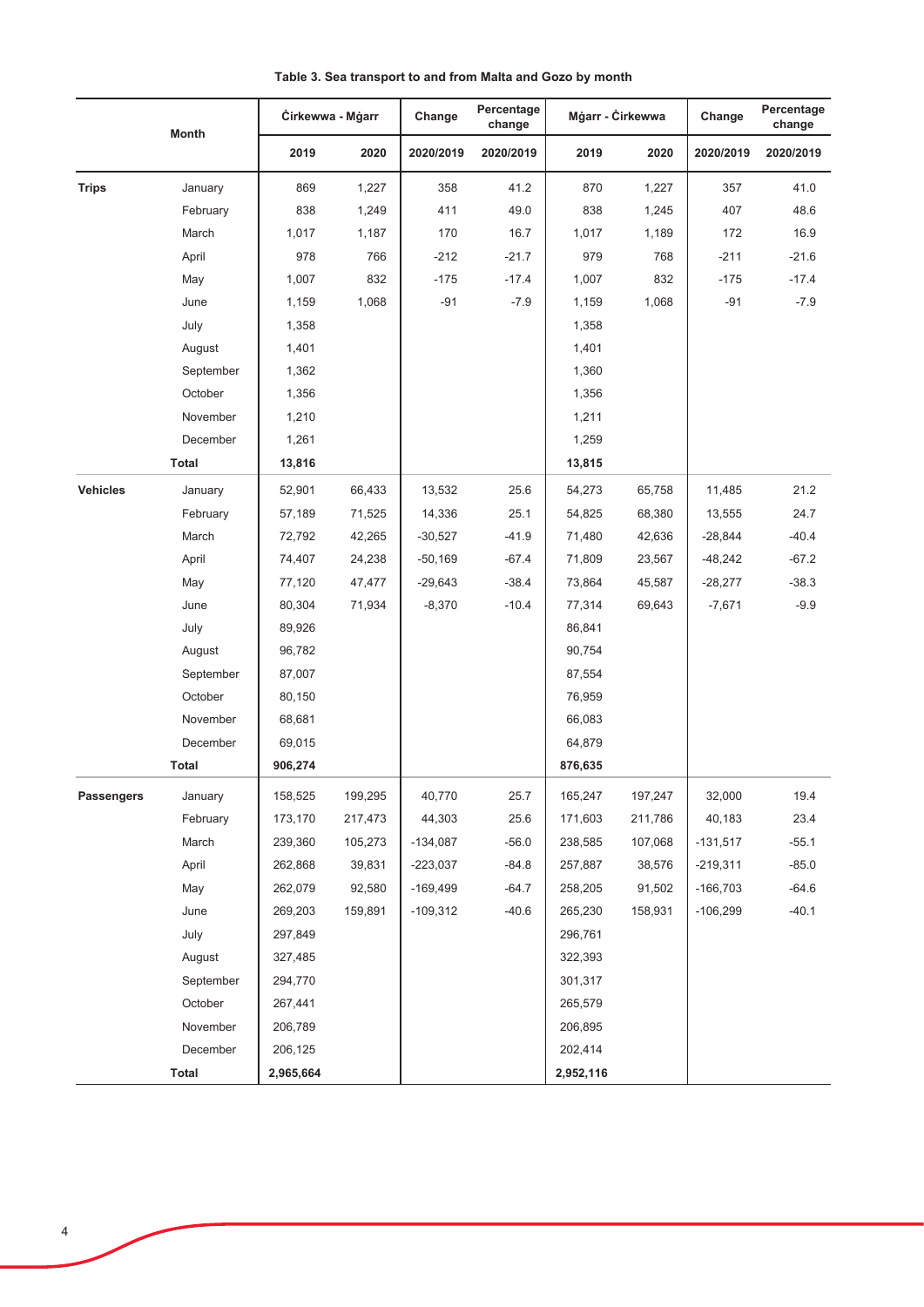|                   | Day of the week |           | January-June |           | Change       | Percentage<br>change |
|-------------------|-----------------|-----------|--------------|-----------|--------------|----------------------|
|                   |                 | 2018      | 2019         | 2020      | 2020/2019    | 2020/2019            |
| <b>Trips</b>      | Monday          | 1.566     | 1.538        | 1.756     | 218          | 14.2                 |
|                   | Tuesday         | 1,547     | 1,644        | 1,758     | 114          | 6.9                  |
|                   | Wednesday       | 1,514     | 1.641        | 1.725     | 84           | 5.1                  |
|                   | Thursday        | 1,572     | 1,666        | 1,821     | 155          | 9.3                  |
|                   | Friday          | 1,654     | 1,766        | 1,921     | 155          | 8.8                  |
|                   | Saturday        | 1,552     | 1,665        | 1,789     | 124          | 7.4                  |
|                   | Sunday          | 1,630     | 1,818        | 1,888     | 70           | 3.9                  |
|                   | <b>Total</b>    | 11,035    | 11,738       | 12,658    | 920          | 7.8                  |
| <b>Vehicles</b>   | Monday          | 104,547   | 105,349      | 89,301    | $-16,048$    | $-15.2$              |
|                   | Tuesday         | 100,373   | 110,698      | 83,227    | $-27,471$    | $-24.8$              |
|                   | Wednesday       | 102,578   | 112,045      | 85,000    | $-27,045$    | $-24.1$              |
|                   | Thursday        | 105,059   | 113,413      | 92,092    | $-21,321$    | $-18.8$              |
|                   | Friday          | 121,227   | 127,587      | 104,415   | $-23,172$    | $-18.2$              |
|                   | Saturday        | 113,238   | 123,115      | 90,775    | $-32,340$    | $-26.3$              |
|                   | Sunday          | 115,396   | 126,071      | 94,633    | $-31,438$    | $-24.9$              |
|                   | Total           | 762,418   | 818,278      | 639,443   | $-178,835$   | $-21.9$              |
| <b>Passengers</b> | Monday          | 354,535   | 338,119      | 218,662   | $-119,457$   | $-35.3$              |
|                   | Tuesday         | 332,590   | 350,860      | 191,988   | $-158,872$   | $-45.3$              |
|                   | Wednesday       | 359,678   | 374,916      | 205,886   | $-169,030$   | $-45.1$              |
|                   | Thursday        | 367,920   | 368,905      | 228,380   | $-140,525$   | $-38.1$              |
|                   | Friday          | 406,624   | 413,253      | 258,860   | $-154,393$   | $-37.4$              |
|                   | Saturday        | 418,557   | 437,458      | 243,642   | $-193,816$   | $-44.3$              |
|                   | Sunday          | 416,511   | 438,451      | 272,035   | $-166,416$   | $-38.0$              |
|                   | <b>Total</b>    | 2,656,415 | 2,721,962    | 1,619,453 | $-1,102,509$ | $-40.5$              |

## Table 4. Sea transport between Malta and Gozo by day of the week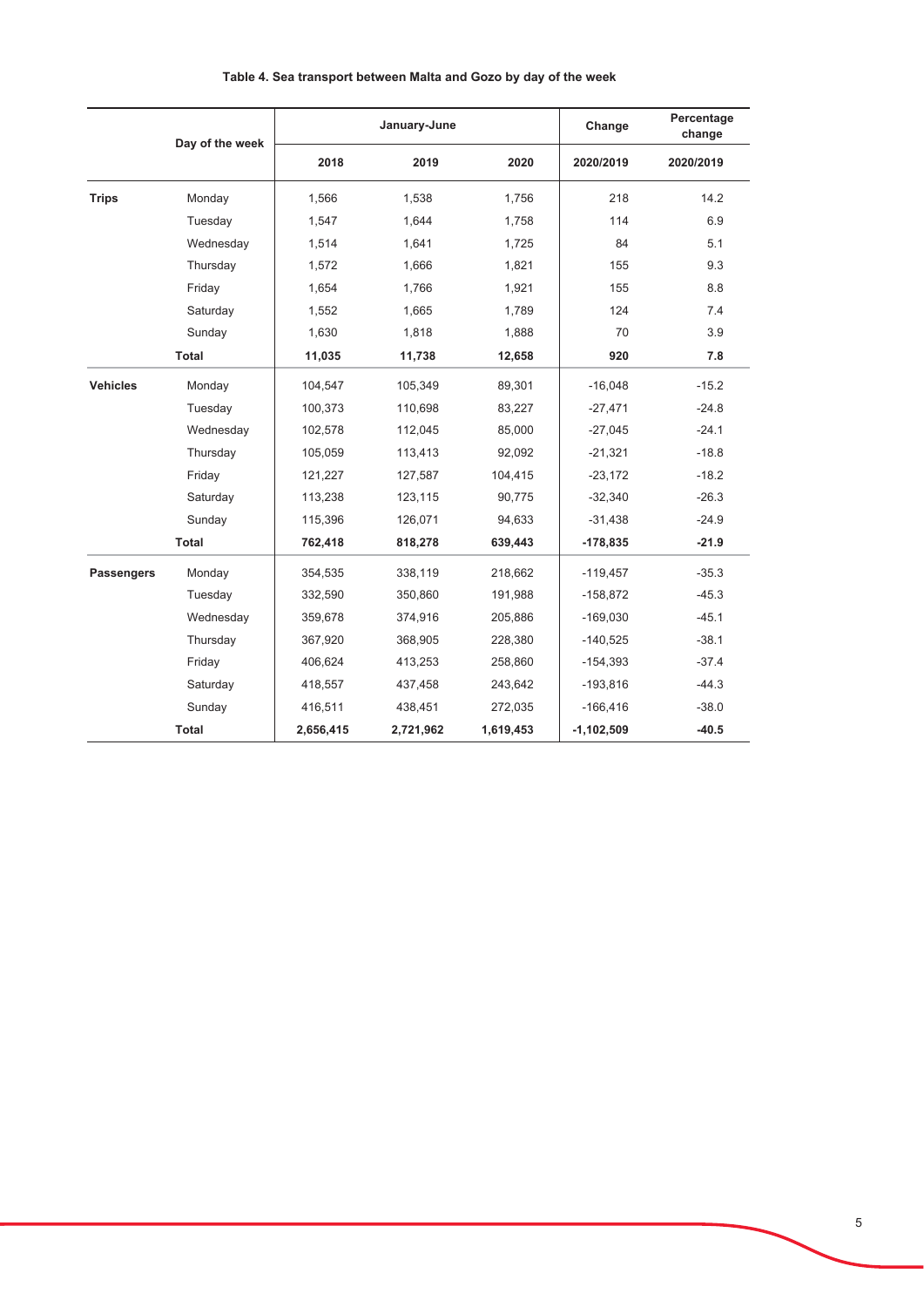

### Chart 3. Vehicles to and from Malta and Gozo by day of the week: January-June



Chart 4. Passengers to and from Malta and Gozo by day of the week: January-June

 $2018$  2019 2020

 $\text{year}$